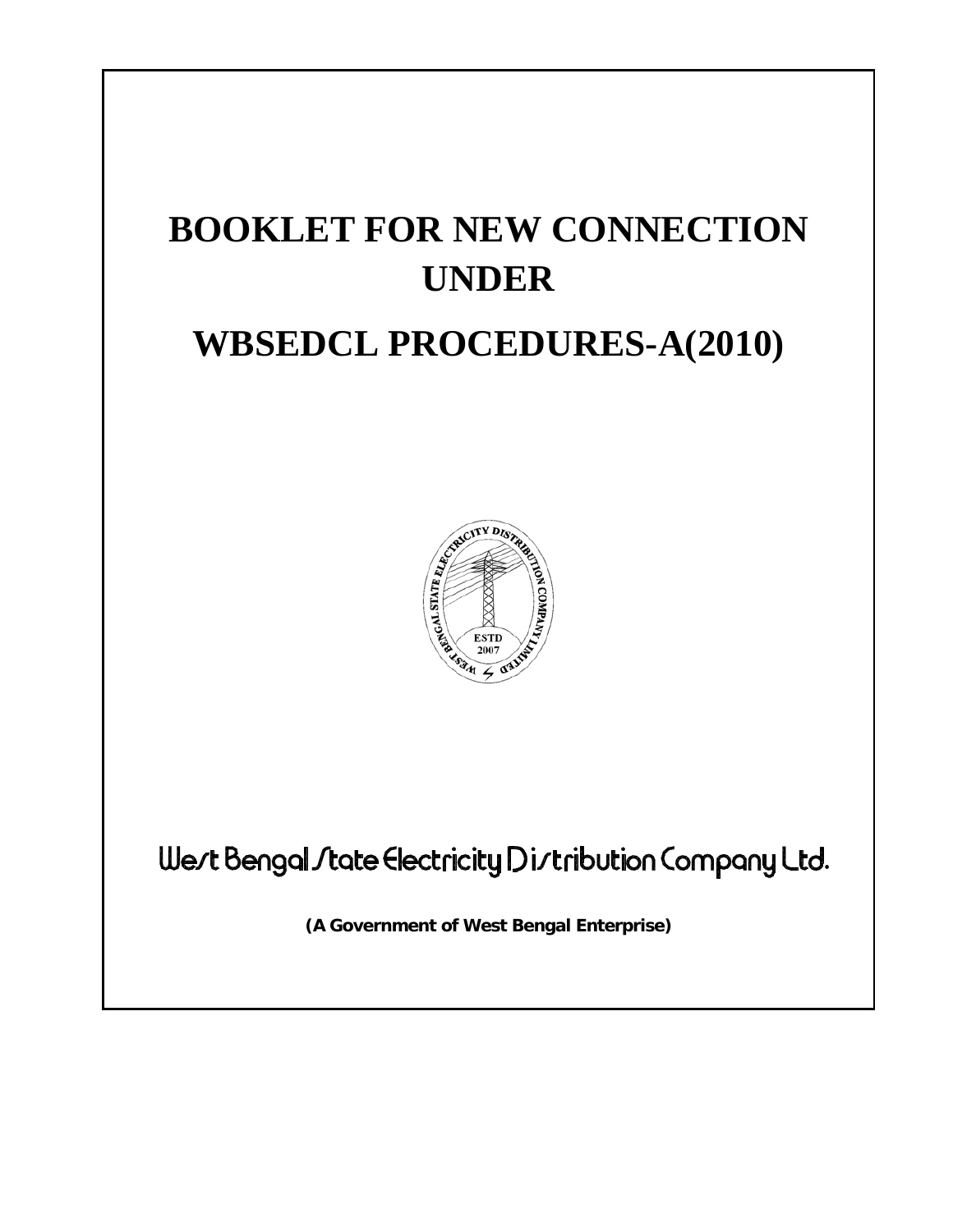## **WBSEDCL PROCEDURES-A(2010)**

## **INDEX**

| Sl <sub>No</sub> | <b>Description</b>                     | Form No.    | Page No   |
|------------------|----------------------------------------|-------------|-----------|
| 1                | Procedures for effecting New           |             | $1 - 2$   |
|                  | Connection                             |             |           |
| $\overline{2}$   | Technical requirements for effecting   |             | $3 - 5$   |
|                  | new connection and drawing of space    |             |           |
|                  | required                               |             |           |
| 3                | Application Form for an inspection and | WBSEDCL-1   | $6 - 8$   |
|                  | preparation of estimate                | Annexure-A  |           |
|                  | Self Certification of Connected Load   |             | 9         |
| $\overline{4}$   |                                        | Annexure-A1 |           |
|                  | Declaration by the Applicant           |             |           |
| 5                | Self Certification by the Applicant    | Annexure-A2 | 10        |
|                  |                                        |             |           |
| 5                | <b>Different Classes Of Consumers</b>  | Annexure-A3 | $11 - 13$ |
| 6                | Application form for new connection    | WBSEDCL-1   | $14 - 16$ |
|                  | and/extension of load                  | Annexure-B  |           |
| $\tau$           | Way Leave Permission                   | Annexure-B1 | 17        |
|                  |                                        |             |           |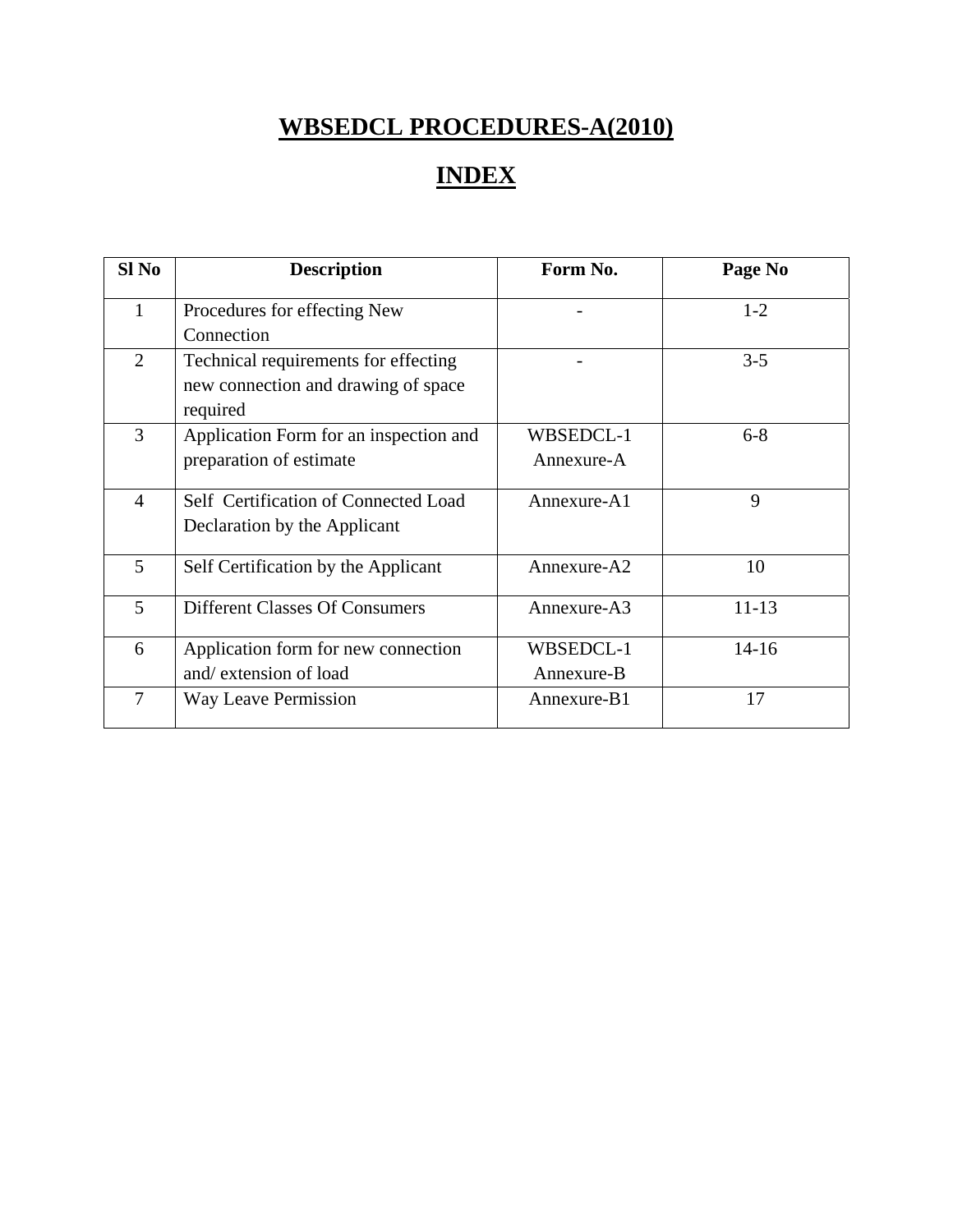#### **Procedure for effecting new connection**

#### **Step-1:**

- 1. Please see technical requirement for effecting new connection.
- 2. The intending consumer shall submit filled up application as per form in **WBSEDCL–1 (Annexure-A)** with the following documents and requisite Earnest Money as follows:
	- a) In-principle clearances for establishment from the Pollution Control Board concerned where applicable .(At present on the date of issue of this order it is applicable to premises used by industrial consumers and residential / residential-cum-commercial premises of more than 100 flats and/or 60,000 sqft. Floor area);
	- b) the detailed list of electrical equipments with number and corresponding wattages as per 'Annexure-A1'
	- c) self- certification as per Annexure-A2 for electrical installation of the premises of the consumer for which new connection is being applied for or the test results duly signed by the licensed Electrical Contractor;
	- d) self certification of installation of capacitor at incoming side of service connection but after the meter of LV&MV industrial consumers, public water works consumers, commercial consumers having contract demand of 10 kVA or above;
	- e) requisite Earnest Money as follows: Purpose of supply
		- i. Industrial load -Rs.2,000/-
		- ii. For commercial purpose of contract Rs 1,000/ demand of 10 KVA and above
		- iii. Earnest money shall also be taken from a State / Central Government department /office, State / Central Government hospital, non-profit making educational and research institutions including public libraries owned and run by either State Government or Central Government.
		- iv. For purpose other than (i) & (ii) above Rs 200/-
	- f) Document(s) of bonafide occupation or ownership of a premises through any one of the documents such as Passport / Voter Identity Card / Rent Bill / Rent Control Challan / Telephone Bill / Municipal or any other Tax Bill / Ration Card / Certificate from Panchayat / any other documents issued by any Ministry or Department of Government showing his occupancy of the premises applied for etc.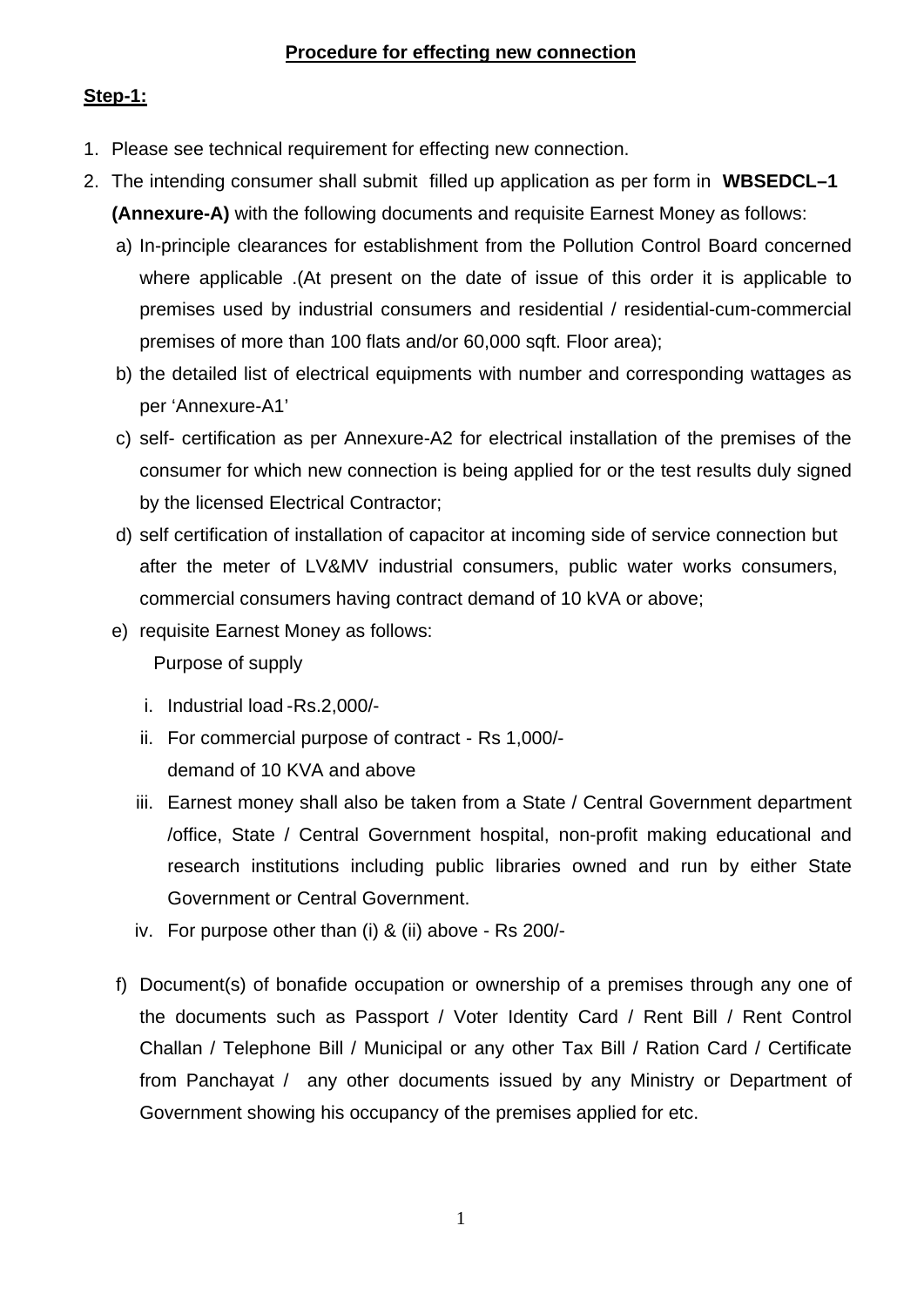- g) For LV & MV consumers, a sketch of new line required for service connection showing the premises from existing LV & MV line is required to be submitted by the intending consumer.
- 3) The intending consumer shall receive the signed and dated receipt with office seal for Earnest Money and application.

#### **Step-2**

On receiving application as per **WBSEDCL-1 (Annexure-A),** WBSEDCL shall either

- 1. issue a quotation, or
- 2. issue a letter to the consumer informing WBSEDCL's inability to provide supply due to any specific non-compliance by the consumer or any other reasons.

#### **Step-3**

- 1. On receiving the quotation the intending consumer shall submit the quotation amount and application-cum-agreement form in **WBSEDCL-1 (Annexure-B)** along with other necessary documents (such as **Annexure-B1** and **Annexure-B2**)
- 2. The intending consumer shall receive the signed and dated receipt with office seal for Quotation Money and application-cum- agreement form.

#### **Step-4**

Consumer or his representative shall have to submit the signed documents on confirmation for effecting service connection and receiving of power supply along with initial meter reading.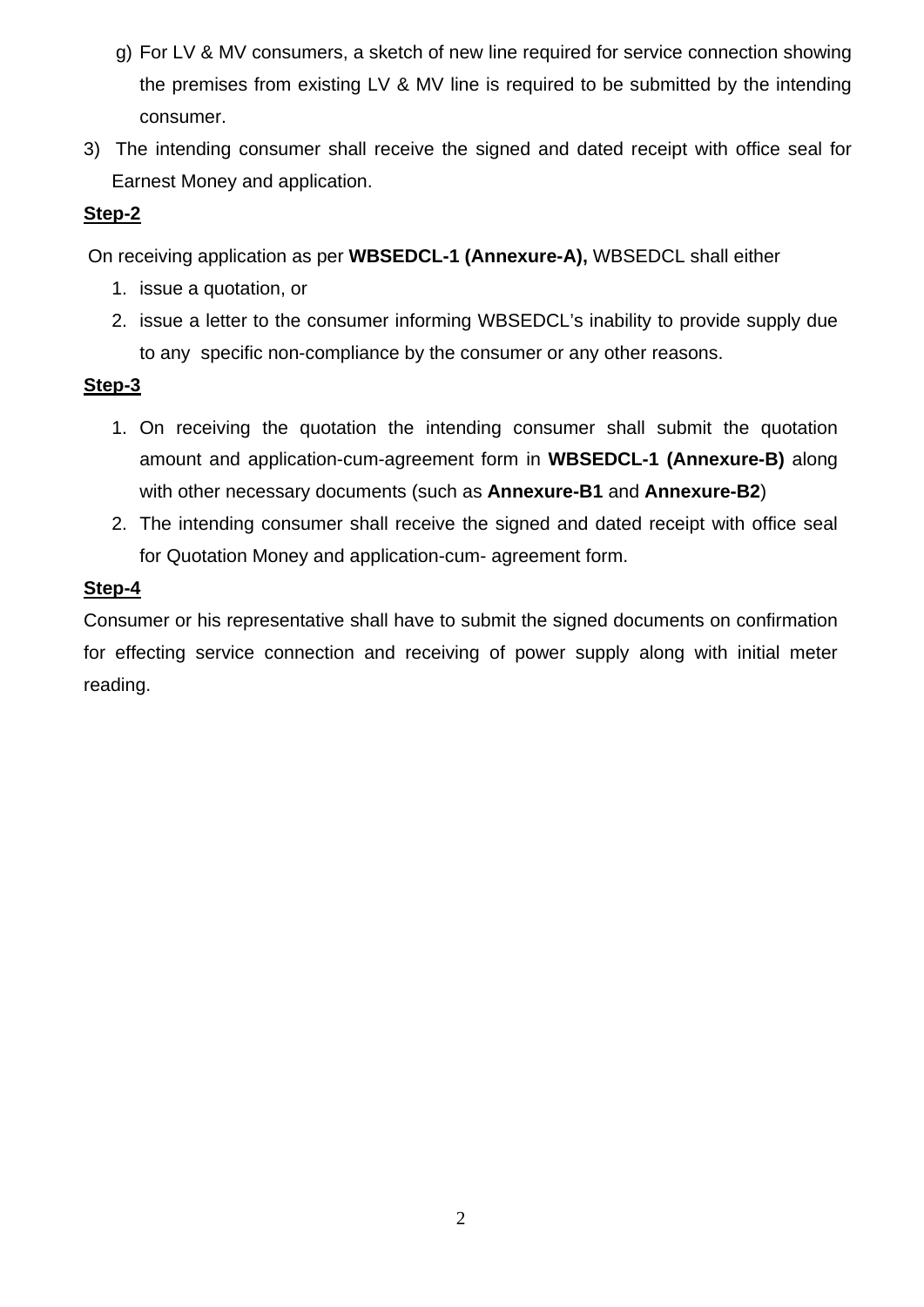#### **Technical requirements for effecting new connection**

#### **1) Space required for installation of single phase meter for providing power supply to Low and Medium Voltage intending consumers having connected load upto 6 KW**

- a) Space required for installation of meter should be provided at an easily accessible location of the premises which should be free from any hindrances.
- b) It should be properly illuminated for taking meter reading.
- c) The intending consumer is to provide a space of size 2.5 ft length and height 5.5 ft for installation of meter, main switch, cutouts, earth bars etc on 10 inches concrete wall. In case of Kaccha house, a separate meter room of size 3ft(length) x 4ft(breath) x 6.5ft(height) is to be provided.
- d) Earthing arrangement should be provided near the meter by the intending consumers as per IE rules.

#### **2) Space required for installation of three phase meter for providing power supply to Low and Medium Voltage intending consumers having connected load less than 50 KVA**

- a) Space required for installation of meter should be provided at an easily accessible location of the premises which should be free from any hindrances.
- b) It should be properly illuminated for taking meter reading.
- c) The intending consumer is to provide a space of size 4 ft length and height 5.5 ft for installation of meter, main switch, cutouts, earth bars etc.
- d) Earthing arrangement should be provided near the meter by the intending consumers as per IE rules.

#### **3) Space required for installation of meter along with accessories for providing power supply to Low and Medium Voltage intending Consumers having contract demand of 50 KVA and above and upto 125 KVA**

a) The intending consumer has to provide a space for installation of metering kiosk having size 5.6 ft(Height) x 4 ft(length) x 3 ft(breath) at easily accessible location preferably within a distance of 10 meters from the entrance. It should preferably be installed inside a room of adequate size (with proper ventilation and illumination) which should be provided by the intending consumer for installation of the metering kiosk.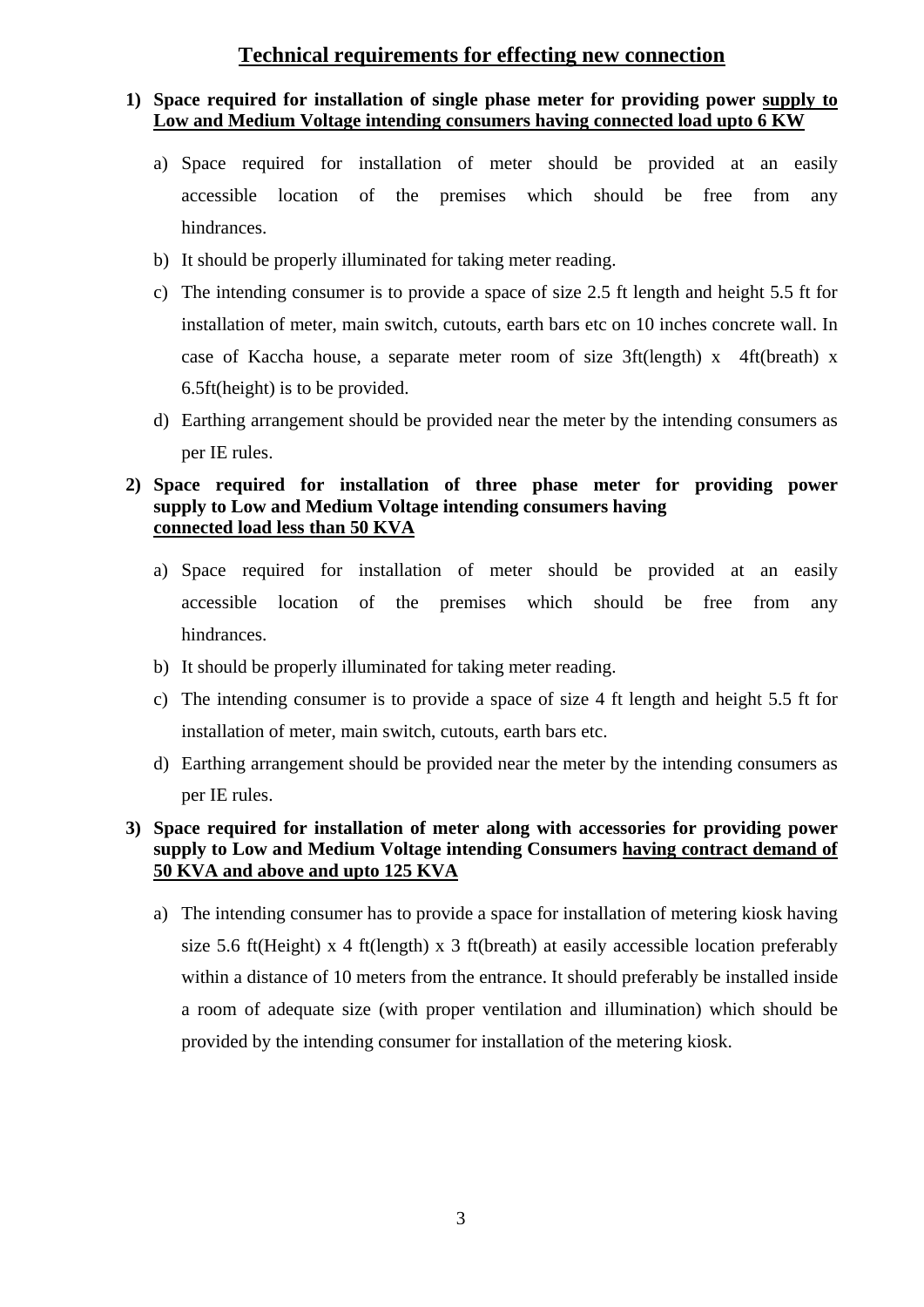### **Space required for Installation of single phase meter for consumers having load upto 6KW**



#### **GROUND LEVEL**

- **Meter space should be provided on pacca wall**
- **The dimensions provided is tentative only**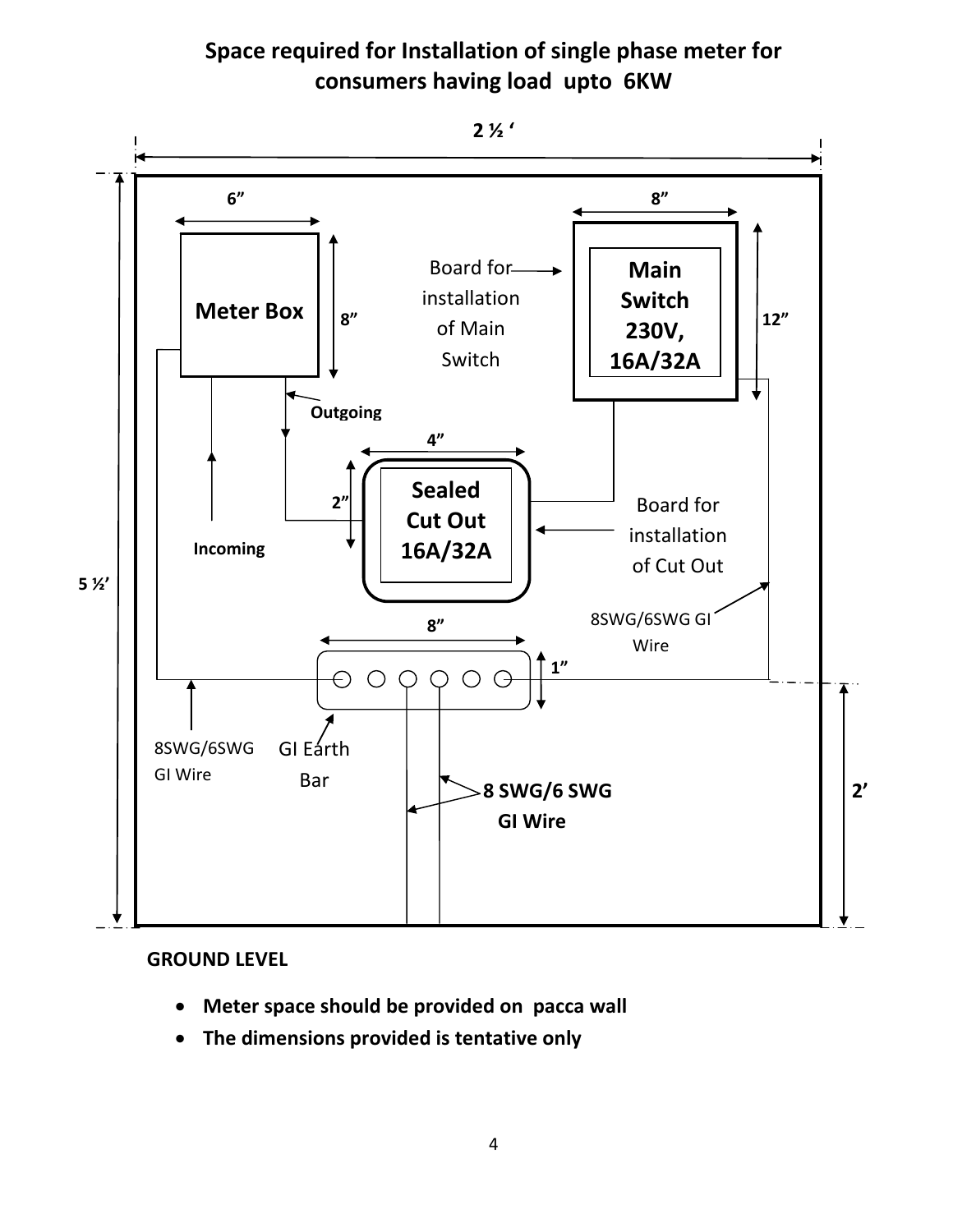



#### **GROUND LEVEL**

- **Meter space should be provided on pacca wall**
- **The dimensions provided is tentative only**
- **Capacitor bank would be installed only at L.T. Indistries, LT Public Water Works and LT Commercial establishment having contract demand 10 KVA and above.**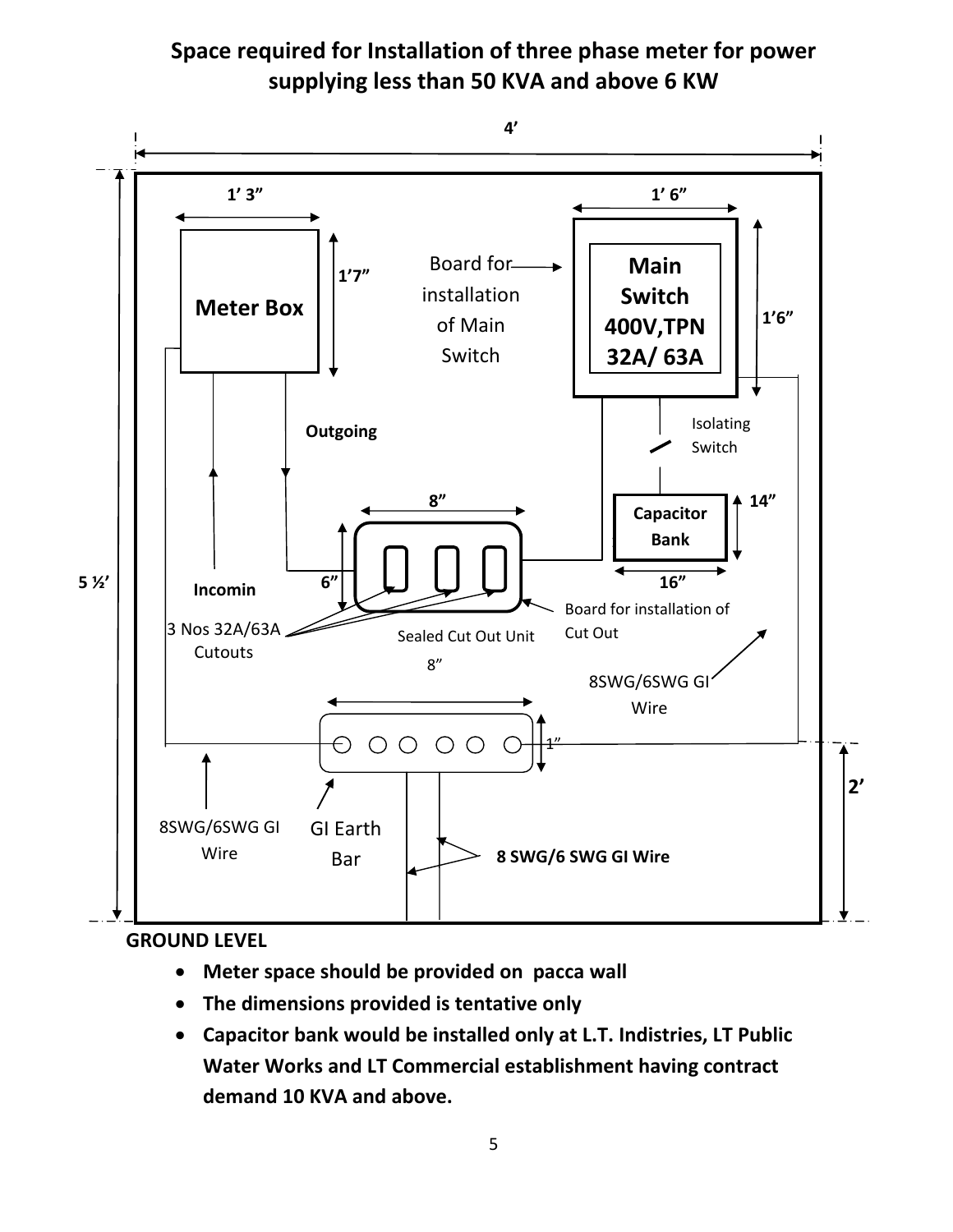#### West Bengal State Electricity Distribution Company Limited

\_\_\_\_\_\_\_\_\_\_\_\_\_\_\_\_\_\_\_\_\_\_\_\_\_\_\_\_\_\_\_\_\_\_\_\_\_\_\_\_\_\_\_\_Group Electric Supply

**Application form to be used by an intending consumer / a consumer in LV& MV requesting the licensee for an inspection of his premises and preparation of estimate of expenditure to be borne by the intending consumer / consumer for new connection/ extension of load.** 

To:

**(WBSEDCL)** 

**\_\_\_\_\_\_\_\_\_\_\_\_\_\_\_\_\_\_\_\_\_\_\_\_\_\_\_** 

\_\_\_\_\_\_\_\_\_\_\_\_\_\_\_\_\_\_\_\_\_\_\_\_\_\_\_

**(Address of respective supply office of WBSEDCL)** 

Sir,

I / We hereby request for an inspection of my / our premises address of which is given below by your authorised representative, and preparation as also supply of a quotation by you to me / us, giving in requisite expenditures to be borne by me / us in terms of section 46 of the Electricity Act, 2003 and Regulations made there under, together with the deposit(s) to be made by me / us in terms of the applicable Regulations and as per TABLE - I to this annexure for the purpose of getting new connection for supply of electricity at my/ our premises at MV/LV having an expected connected load of ……………….. KW/HP for domestic / commercial/ industrial/ ……………….(other purpose to be mentioned in accordance with the class of consumers as mentioned in annexure A-3) purpose/ extension of load of the existing service at my / our premises having Consumer No. ………………………… from ……. KW/HP to …… KW/HP as estimated by my / our licensed electrical contractor as indicated in the attached hand drawn sketch (attach hand drawn sketch if required) at my / our premises having Consumer No. ……………………… Such Supply may be given in single / three phase (strike out which is not required) [Single Phase supply shall be given for the connected load upto 6KW, if not required otherwise for which reasons may be given.]

I / We am / are depositing herewith an earnest money of Rs. ……..…. Please adjust the earnest money with the amount that will be determined to be recoverable from me / us as reasonable expenditure for providing new connection(s) under section 46 of the Electricity Act,  $2003$ , / expenditure for extension of load and requisite deposit(s) to be made by me / us under the applicable Regulations. After making such adjustments, if any amount still remains outstanding, the same may be adjusted with my / our electricity consumption bill(s) or refunded to me / us.

I / We hereby inform you that I / we am / are the owner(s) / occupier(s) of the premises and I / we enclose copy of documents establishing sufficient proof of my / our bonafide occupation of the premises (viz., Passport / Voter Identity Card / Rent Bill / Rent Control Challan / Telephone Bill / Municipal or any other Tax Bill etc.)/ ownership of the premises/ any other documents issued by any Ministry or Department of Government showing his occupancy of the premises applied for etc.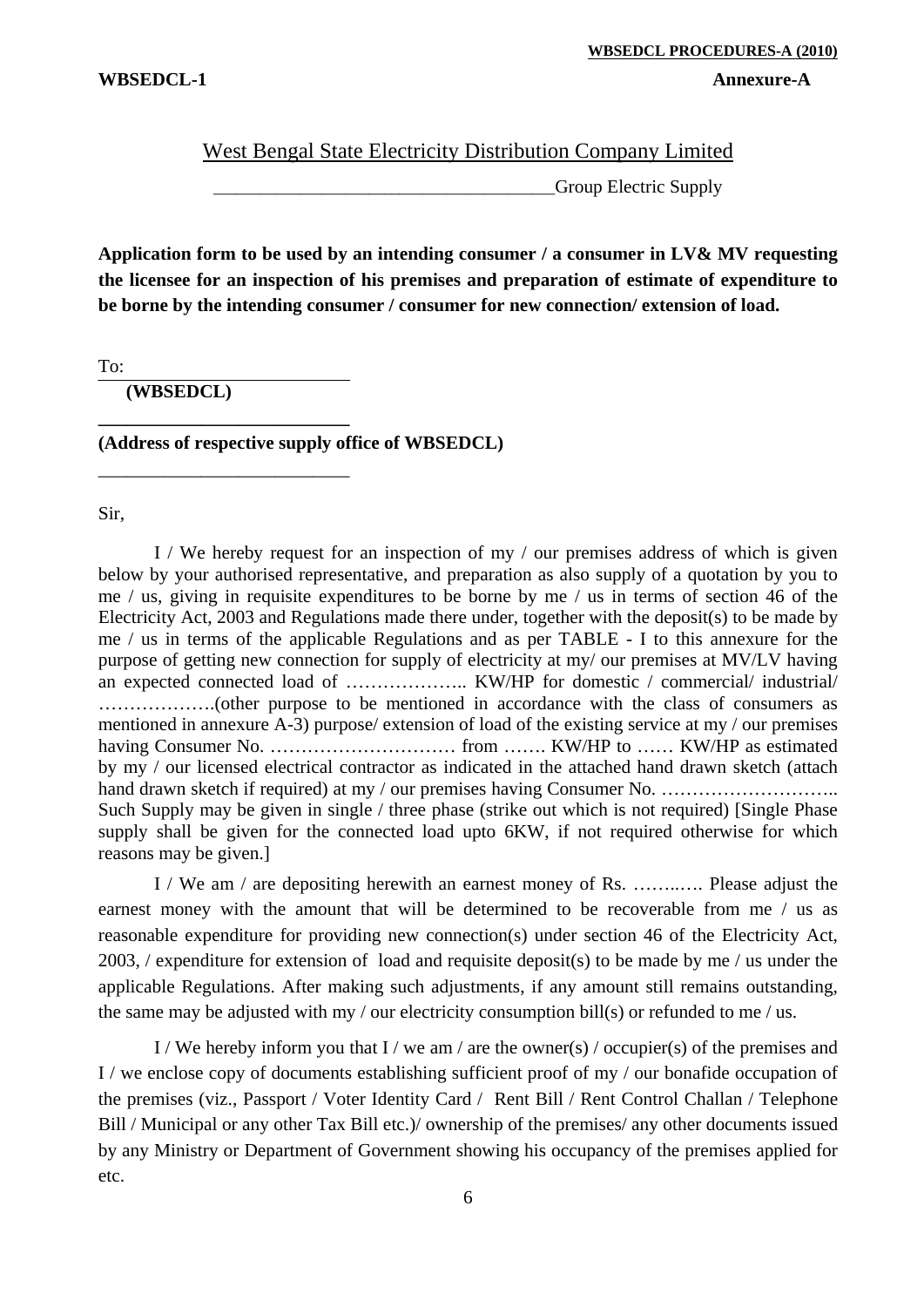I / We hereby inform you that I / we intend to take meter on rental basis or by purchasing the meter through depositing the cost of the meter in one instalment or in \_\_\_\_ no. instalments to WBSEDCL.

I / We hereby further declare that there is no other service connection / line disconnected given/ was given by you in my / our name(s) in the premises for which the new service connection is being applied for.

I / We hereby further declare that I/we have service connection in my / our name(s) in the premises at ……………………………………………………………………… (address of the premises) where electricity is supplied by you and that there is no outstanding dues in respect of that service connection.

 I / We hereby further declare that no restriction in relation to supply of power to the premises is imposed by any Court of Law.

The full address of my / our premises, which will be inspected by you for the aforesaid purpose, Telephone No./ important land mark (if any) and nearest pole no. (if available) are given below.

I/We enclose hereby the self certified connected load declaration as per format in **Annexure-A1** of these procedures.

I/We enclose hereby the self certification as per format in **Annexure-A2** of these procedures.

I / We also enclose the recent passport size photograph attested by witness.

Address: - Important Land Mark: -

\_\_\_\_\_\_\_\_\_\_\_\_\_\_\_\_\_\_\_\_\_

Telephone No. …………….

Yours faithfully,

 $\overline{\phantom{a}}$  ,  $\overline{\phantom{a}}$  ,  $\overline{\phantom{a}}$  ,  $\overline{\phantom{a}}$  ,  $\overline{\phantom{a}}$  ,  $\overline{\phantom{a}}$  ,  $\overline{\phantom{a}}$  ,  $\overline{\phantom{a}}$  ,  $\overline{\phantom{a}}$  ,  $\overline{\phantom{a}}$  ,  $\overline{\phantom{a}}$  ,  $\overline{\phantom{a}}$  ,  $\overline{\phantom{a}}$  ,  $\overline{\phantom{a}}$  ,  $\overline{\phantom{a}}$  ,  $\overline{\phantom{a}}$ 

(Signature of the applicant(s) with date)

Nearest Pole No. (if available) ……………………

\_\_\_\_\_\_\_\_\_\_\_\_\_\_\_\_\_\_\_\_\_\_\_\_\_\_\_\_\_\_

Full Name <u>\_\_\_\_\_\_\_\_\_\_\_\_\_\_\_\_\_\_\_\_\_\_\_\_</u>

(In Block letters)

Full Address: \_\_\_\_\_\_\_\_\_\_\_\_\_\_\_\_\_\_\_\_\_\_\_\_\_\_\_\_\_\_

(In Block letters)

Telephone  $No(s)$ , if any

Witness (1) Witness (2)

Signature with date Signature with date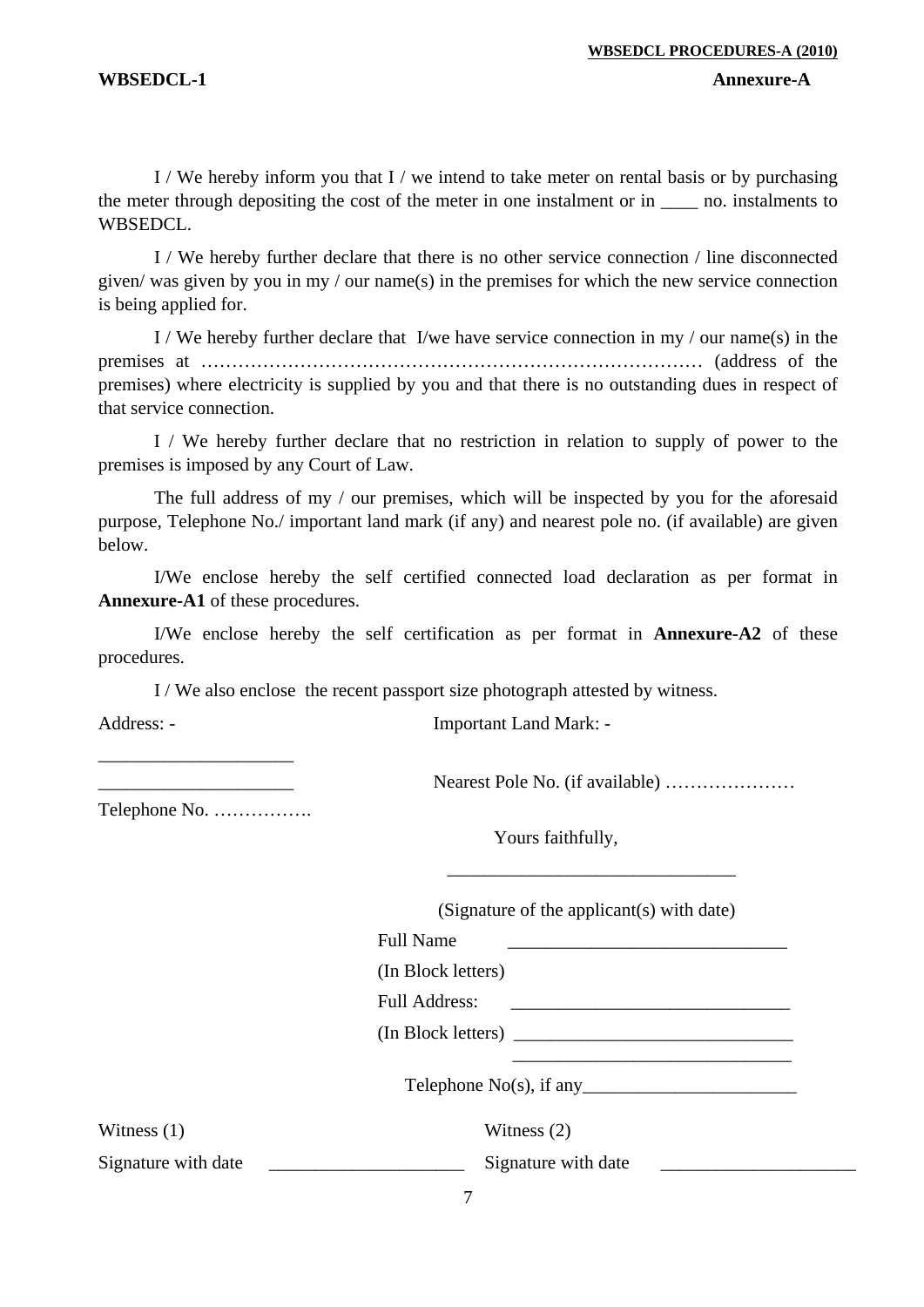#### **WBSEDCL PROCEDURES-A (2010)**

| WBSEDCL-1        |                  | <b>Annexure-A</b> |
|------------------|------------------|-------------------|
| <b>Full Name</b> | <b>Full Name</b> |                   |
| Address          | <b>Address</b>   |                   |

- Note: 1) Please strike out inapplicable items.
	- 2) The printed list of purpose of supply as approved by the Commission from time to time will be available from the licensee.
	- 3) Please mention and describe important landmarks in the vicinity, if any, to facilitate easy identification of the premises.
	- 4) Please attach, if possible, a small sketch (not to scale) indicating the location of the premises.
	- 5) Earnest money to be deposited along with the application for new connection:-

| (i) Industrial load                     |                         | $Rs.2,000/-$      |
|-----------------------------------------|-------------------------|-------------------|
| (ii) For commercial purpose of contract | $\sim 100$ km s $^{-1}$ | $\rm Rs\ 1.000/-$ |
| demand of 10 KVA and above              |                         |                   |

- (iii) Earnest money shall be taken from a State / Central Government department /office, State / Central Government hospital, non-profit making educational and research institutions including public libraries owned and run by either State Government or Central Government.
- (iv) For purpose other than (i)  $&$  (ii) above Rs 200/-
- 6) Applicable service connection charges

| TADLE-I                       |                                 |  |  |  |  |
|-------------------------------|---------------------------------|--|--|--|--|
| Connected load $(C)$ in KW    | Service connection charge in Rs |  |  |  |  |
| Up to 0.2 KW                  | 200                             |  |  |  |  |
| Above 0.2 KW but up to 0.6 KW | 400                             |  |  |  |  |
| Above 0.6 KW but up to 1 KW   | 1000                            |  |  |  |  |
| Above 1 KW but up to 2 KW     | 2000                            |  |  |  |  |
| Above 2 but upto to 3 KW      | 3000                            |  |  |  |  |
| Above 3 but upto to 4 KW      | 4000                            |  |  |  |  |
| Above 4 KW but up to 5 KW     | 8000                            |  |  |  |  |
| Above 5 KW but up to 6 KW     | 10000                           |  |  |  |  |
| Above 6 KW                    | $10000 + 2500x(C-6)$            |  |  |  |  |

**TABLE-I**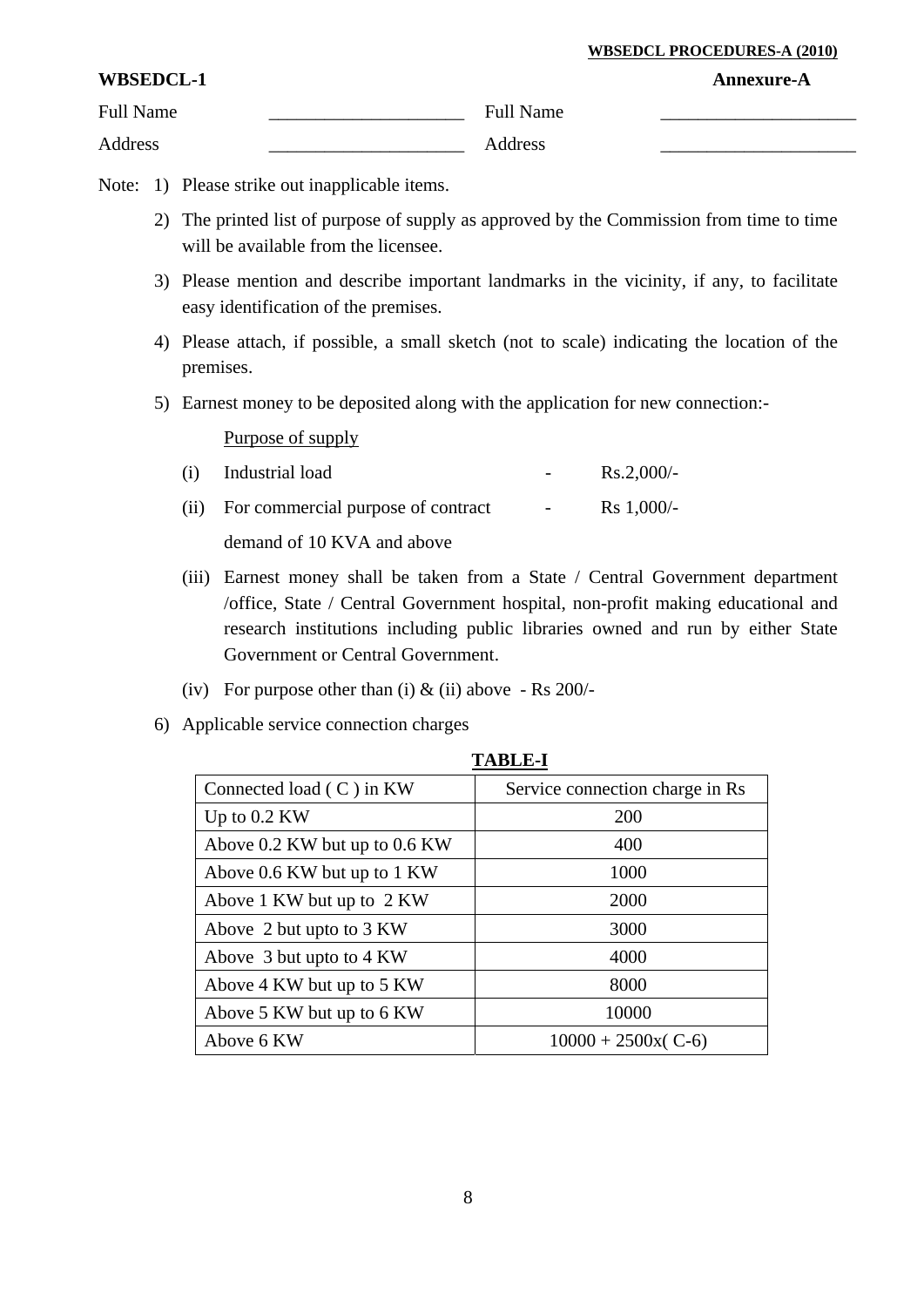#### **WBSEDCL-1 Annexure-A**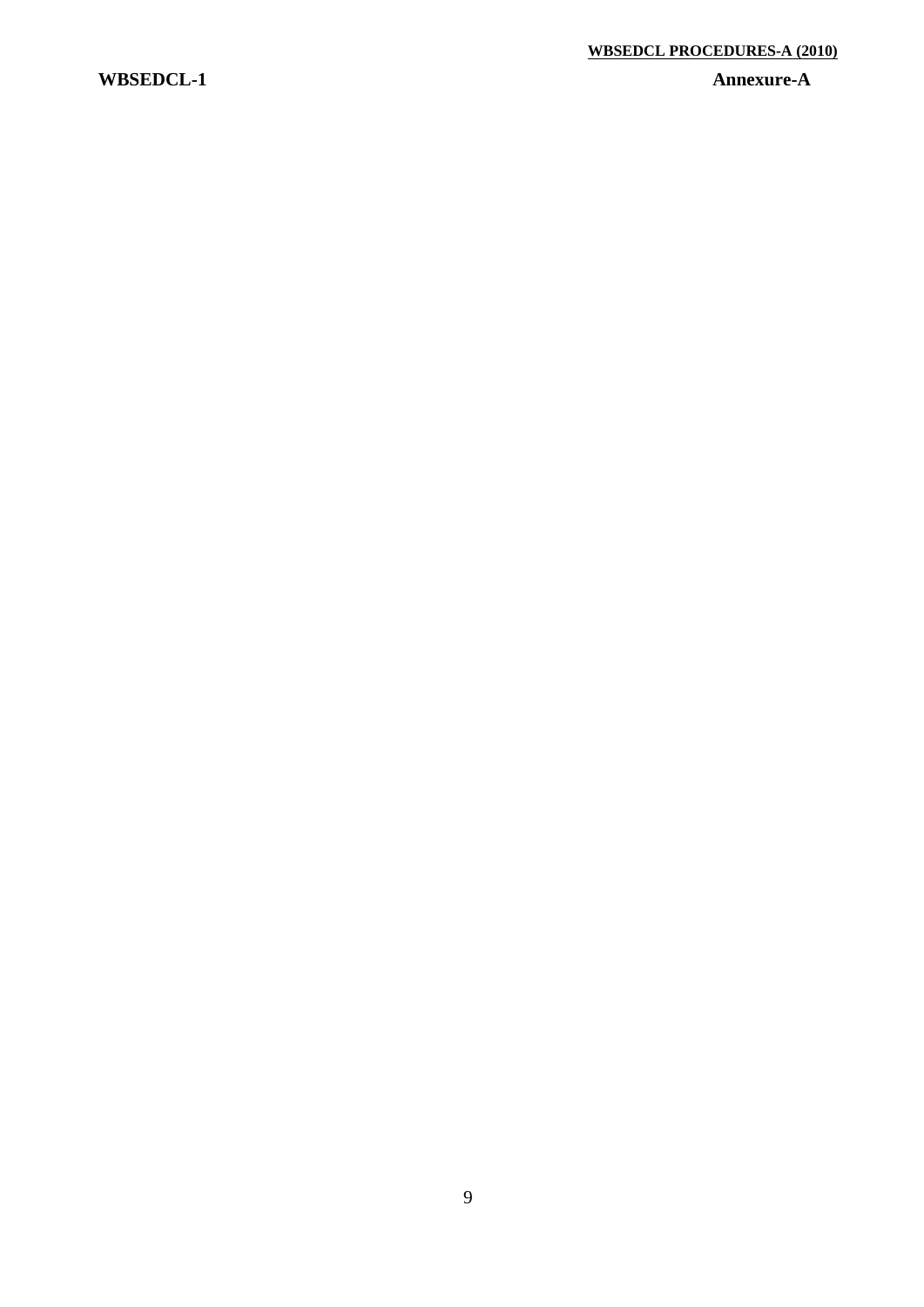#### **WBSEDCL PROCEDURES-A (2010)**

#### **Annexure-A1**

#### West Bengal State Electricity Distribution Company Limited

#### Group Electric Supply

#### **Self Certification of Connected Load Declaration By The Applicant**

It is certified that the following equipment & electrical fittings are fixed in my premises at ………………………………………………………………. on ……………. :

| S <sub>1</sub> | Name of equipment $\&$                       | No of equipment $\&$ | Wattage per                           | Total wattage |
|----------------|----------------------------------------------|----------------------|---------------------------------------|---------------|
| N <sub>o</sub> | electrical fittings                          | electrical fittings  | equipment $\&$                        |               |
|                |                                              |                      | electrical fittings                   |               |
| $\mathbf{1}$   | Lamp Incandescent                            |                      |                                       |               |
| $\overline{2}$ | Lamp CFL                                     |                      |                                       |               |
| 3              | <b>Lamp Fluorescent</b>                      |                      |                                       |               |
| $\overline{4}$ | Lamp LED                                     |                      |                                       |               |
| 5              | Exhaust Fan                                  |                      |                                       |               |
| 6              | Fridge                                       |                      |                                       |               |
| 7              | $AC$                                         |                      |                                       |               |
| 8              | Water motor                                  |                      |                                       |               |
| 9              | TV                                           |                      |                                       |               |
| 10             | Ceiling Fan                                  |                      |                                       |               |
| 11             | Table Fan                                    |                      |                                       |               |
| 12             | Iron                                         |                      |                                       |               |
| 13             | Washing machine                              |                      |                                       |               |
| 14             | Mixing/grinding                              |                      |                                       |               |
|                | machine                                      |                      |                                       |               |
| 15             | Microwave oven                               |                      |                                       |               |
| 16             | Table lamp                                   |                      |                                       |               |
| 17             | Electric Audio/<br>video                     |                      |                                       |               |
|                | system                                       |                      |                                       |               |
| 18             |                                              |                      |                                       |               |
| 19             |                                              |                      | Total connected load in Watts $(X)$ = |               |
| 20             | Contract Demand in $KVA = X / (0.85x1000) =$ |                      |                                       |               |

\* Please extend the list as requirement after sl no 18.

(+) Plug point shall not be considered. Only electrical equipment are to be considered.

Address of the premises:

Permanent address of the applicant/authorized signatory:

Signature of the applicant/authorized signatory

\_\_\_\_\_\_\_\_\_\_\_\_\_\_\_\_\_\_\_\_\_\_\_\_\_\_\_\_\_\_\_\_\_\_\_

\_\_\_\_\_\_\_\_\_\_\_\_\_\_\_\_\_\_\_\_\_\_\_\_\_\_\_\_\_\_\_\_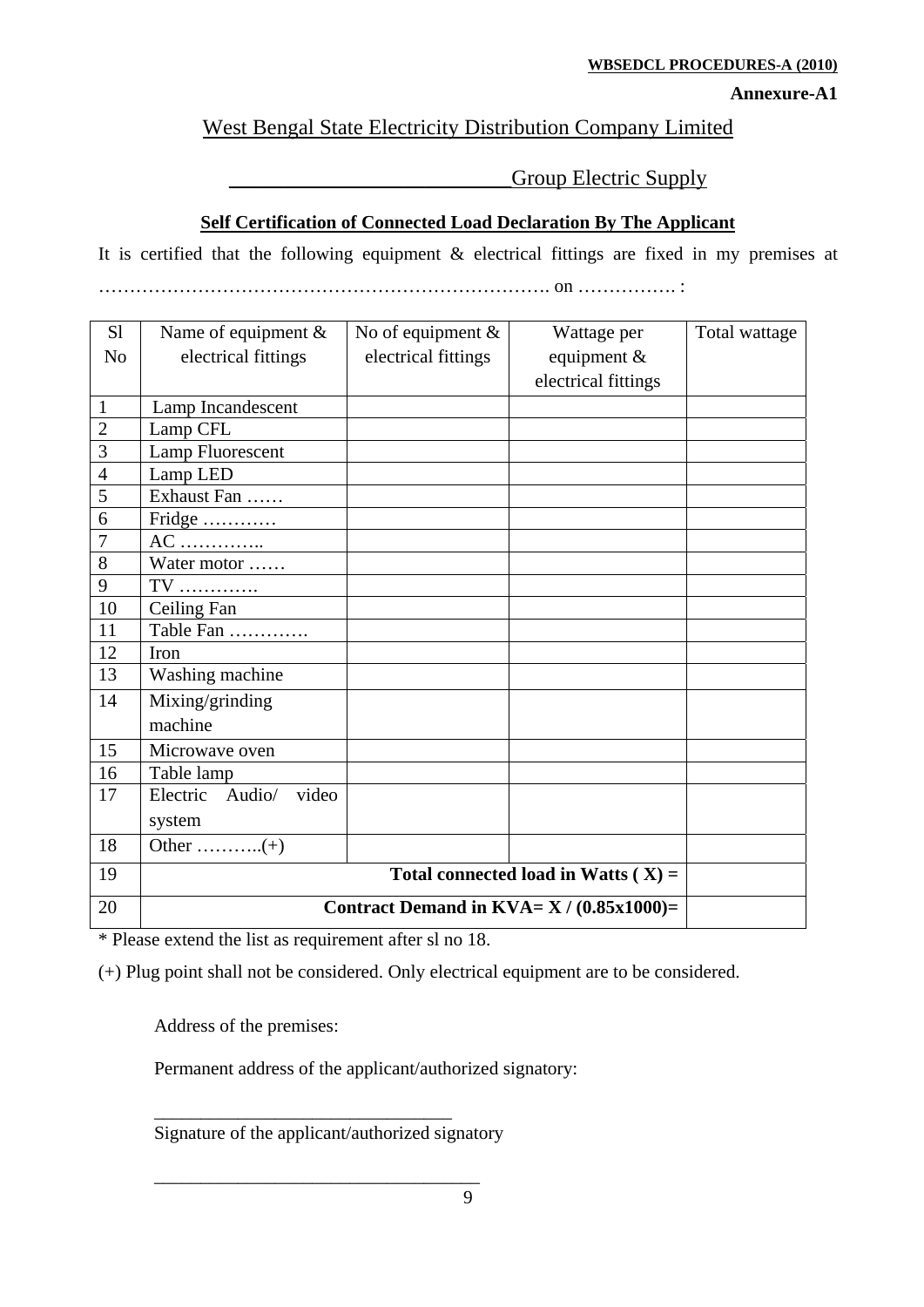Name of the applicant/authorized signatory

**Annexure-A2** 

#### West Bengal State Electricity Distribution Company Limited Group Electric Supply

#### **Self Certification by the Applicant**

#### It is certified that:

- 1. The electrical wiring has been got done with standard/ISI marked material through an experienced electrical contractor licensed in this behalf by the Government of West Bengal and under the direct supervision of a person of holding a certificate of competency and holding the concerned permit from the Government of West Bengal.
- 2. Wiring has been tested by the said contractor to my satisfaction.
- 3. I shall be fully responsible for any leakage in electric current, short circuiting or failure/leakage of earthing in my electric wiring.
- 4. The earthing has been provided by contractor for effective functioning to my satisfaction.
- 5. I will not extend the wiring and connected load that is being applied for now without prior approval of WBSEDCL.
- 6. I have calculated my load as per **Annexure-A1**.
- 7. The facts and statement given above is true to my best of knowledge. Any mis information or wrongful statement is found to be given by me at any point of time, I shall be held responsible for that.

Address of the premises :

Permanent address of the applicant/authorized signatory:

Signature of the applicant/authorized signatory

\_\_\_\_\_\_\_\_\_\_\_\_\_\_\_\_\_\_\_\_\_\_\_\_\_\_\_\_\_\_\_\_\_\_\_\_\_\_\_\_

\_\_\_\_\_\_\_\_\_\_\_\_\_\_\_\_\_\_\_\_\_\_\_\_\_\_\_\_\_\_\_\_\_\_\_

Name of the applicant/authorized signatory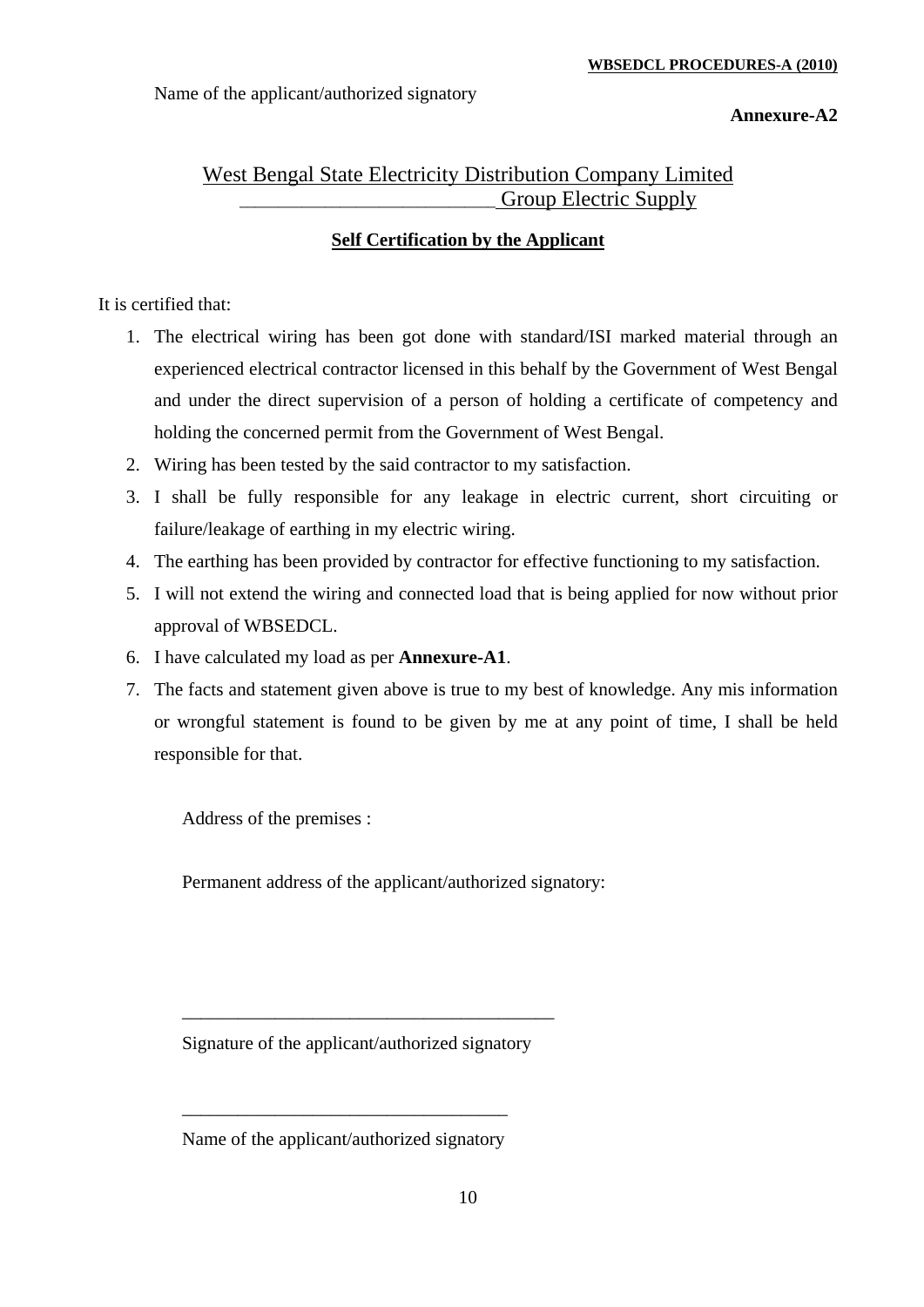**Annexure-A3** 

#### West Bengal State Electricity Distribution Company Limited

Group Electric Supply

#### **DIFFERENT CLASSES OF CONSUMERS**

| <b>Applicable Class of Consumers</b> |                                                                                                                                                                           |  |  |
|--------------------------------------|---------------------------------------------------------------------------------------------------------------------------------------------------------------------------|--|--|
| (i)                                  | Domestic (Rural)                                                                                                                                                          |  |  |
| (ii)                                 | Domestic (Urban)                                                                                                                                                          |  |  |
| (iii)                                | Commercial (Rural)                                                                                                                                                        |  |  |
| (iv)                                 | Commercial (Urban)                                                                                                                                                        |  |  |
| (v)                                  | Irrigation                                                                                                                                                                |  |  |
| (vi)                                 | <b>Commercial Plantation.</b>                                                                                                                                             |  |  |
| (vii)                                | <b>Short Term Irrigation Supply</b>                                                                                                                                       |  |  |
| (viii)                               | Short Term supply for Commercial Plantation                                                                                                                               |  |  |
| (ix)                                 | Short-term supply                                                                                                                                                         |  |  |
| (x)                                  | Public Utility / Specified Institutions / Public Bodies, as applicable.                                                                                                   |  |  |
|                                      | a) In Municipal area                                                                                                                                                      |  |  |
|                                      | b) In Non-Municipal area                                                                                                                                                  |  |  |
| (xi)                                 | Cottage Industry / Artisan / Weavers / Small production oriented establishment not run by                                                                                 |  |  |
|                                      | electricity as motive power                                                                                                                                               |  |  |
| (xii)                                | Poultry, Duckery, Horticulture, Tissue culture Floriculture, Herbal - Medicinal - Bio-                                                                                    |  |  |
|                                      | diesel Plant Farming, Food Processing Unit                                                                                                                                |  |  |
| (xiii)                               | Public Water Works & Sewerage System                                                                                                                                      |  |  |
| (xiv)                                | <b>Industries</b>                                                                                                                                                         |  |  |
|                                      | a) Rural                                                                                                                                                                  |  |  |
|                                      | b) Urban                                                                                                                                                                  |  |  |
| $\left( xy\right)$                   | <b>Street Lighting</b>                                                                                                                                                    |  |  |
| (xvi)                                | Private Educational Institutions & Hospitals                                                                                                                              |  |  |
| (xvii)                               | Emergency                                                                                                                                                                 |  |  |
| (xviii)                              | <b>Construction Power</b>                                                                                                                                                 |  |  |
| (xix)                                | Bulk supply at single point, inter-alia, to Co-operative Group Housing Society for<br>providing power to its members or person, for providing power to its employees in a |  |  |
|                                      | single premises                                                                                                                                                           |  |  |
| $(\mathbf{X}\mathbf{X})$             | <b>Common Services of Industrial Estate</b>                                                                                                                               |  |  |
| Note:                                |                                                                                                                                                                           |  |  |

i) In case there is any change in class of consumer that is to be substituted in the above table as per tariff order or concerned regulations.

ii) Public bodies means State and Central Government establishments for whom public bodies tariffs are applicable under existing tariff structure as per the order of the Commission for 2006 - 2007.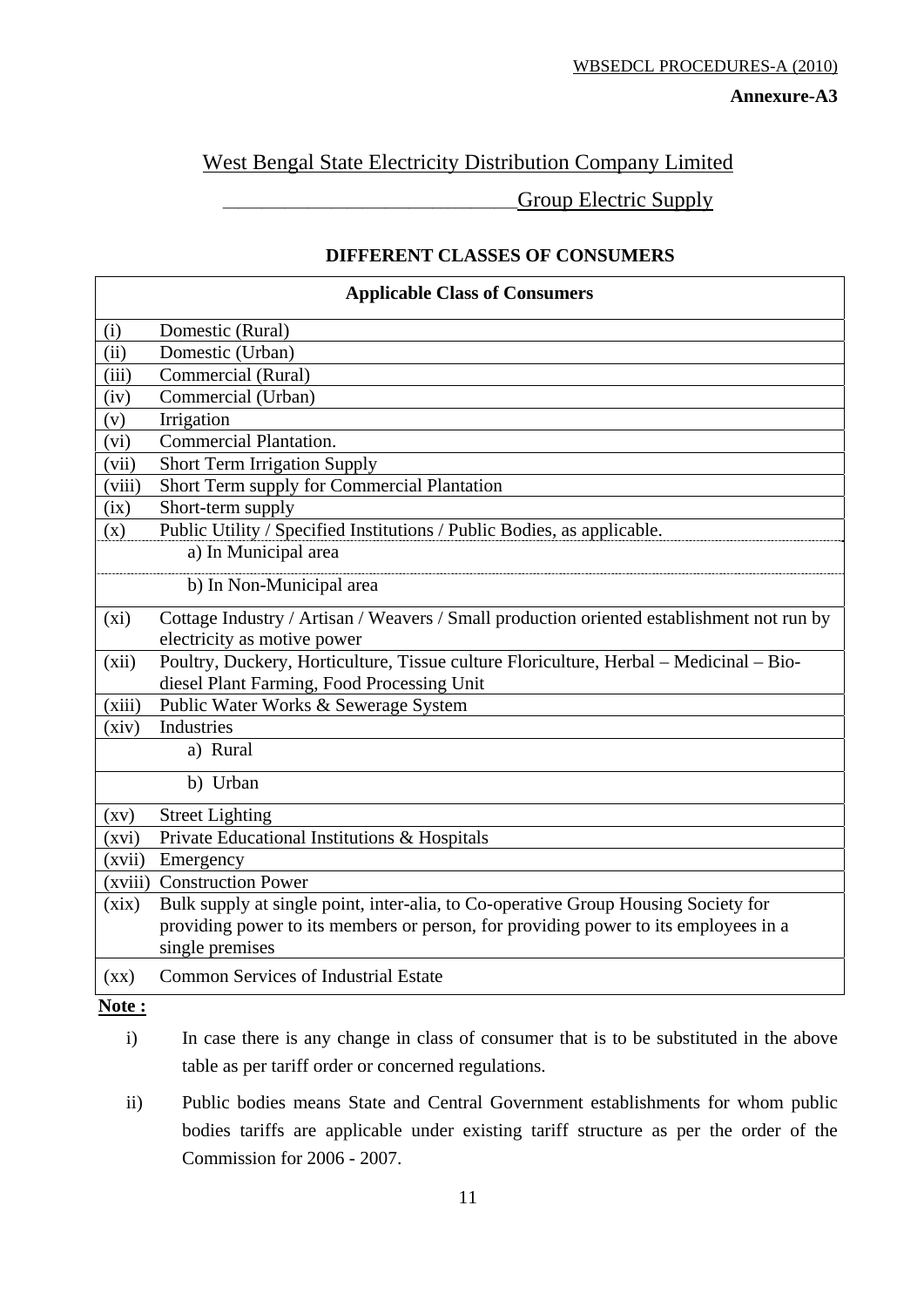#### **Annexure-A3**

- iii) Common Services of Industrial Estates includes Street Lighting, Estate Office Establishment, Water Service, Effluent Treatment, Pump House for Sewerage and Storm Water Drainage under the authority of the Industrial Estate.
- iv) Specified Institutions means such class of consumers who are falling under the following categories:
	- (a) All non-profit making educational and research institutions including public libraries, owned or aided by the State / Central Government;
	- (b) All State / Central Government hospitals; and
	- (c) Charitable dispensaries, maternity homes, hospitals, old age homes and social welfare establishments owned and run by either State Government or Central Government or by any charitable organisation either public or private.

In order to be treated as Specified Institutions, such classes of consumers are to satisfy the following conditions:

- (a) The electricity supply at their premises shall be either at 230 V single phase or 400 V three phase.
- (b) The educational and research institutions aided by the State / Central Government shall furnish necessary documents to indicate that they have been receiving from the State / Central Government such aid, which must be at least 50% of their total annual income for the last three years consecutively.
- (c) The educational and research institutions aided by State / Central Government and the hospitals, maternity homes, charitable dispensaries, old age homes and social welfare establishments owned and run by "Charitable Organisations" shall be required to submit their audited accounts of the last three years.
- (d) All consumers shall be required to furnish an undertaking stating that the power supply to their institutions / organisations shall be used and shall continue to be used exclusively for the purpose for which the supply has been proposed to be taken.
- (e) Libraries owned by the State Government shall be eligible to be treated as the Specified Institutions, if their applications are duly recommended by the Director of Libraries / District Library Officer concerned.
- (f) Libraries receiving grants from State Government for a continuous period of at least three years shall also qualify to be treated as Specified Institutions subject to submission of their audited accounts of the last three years along with a certificate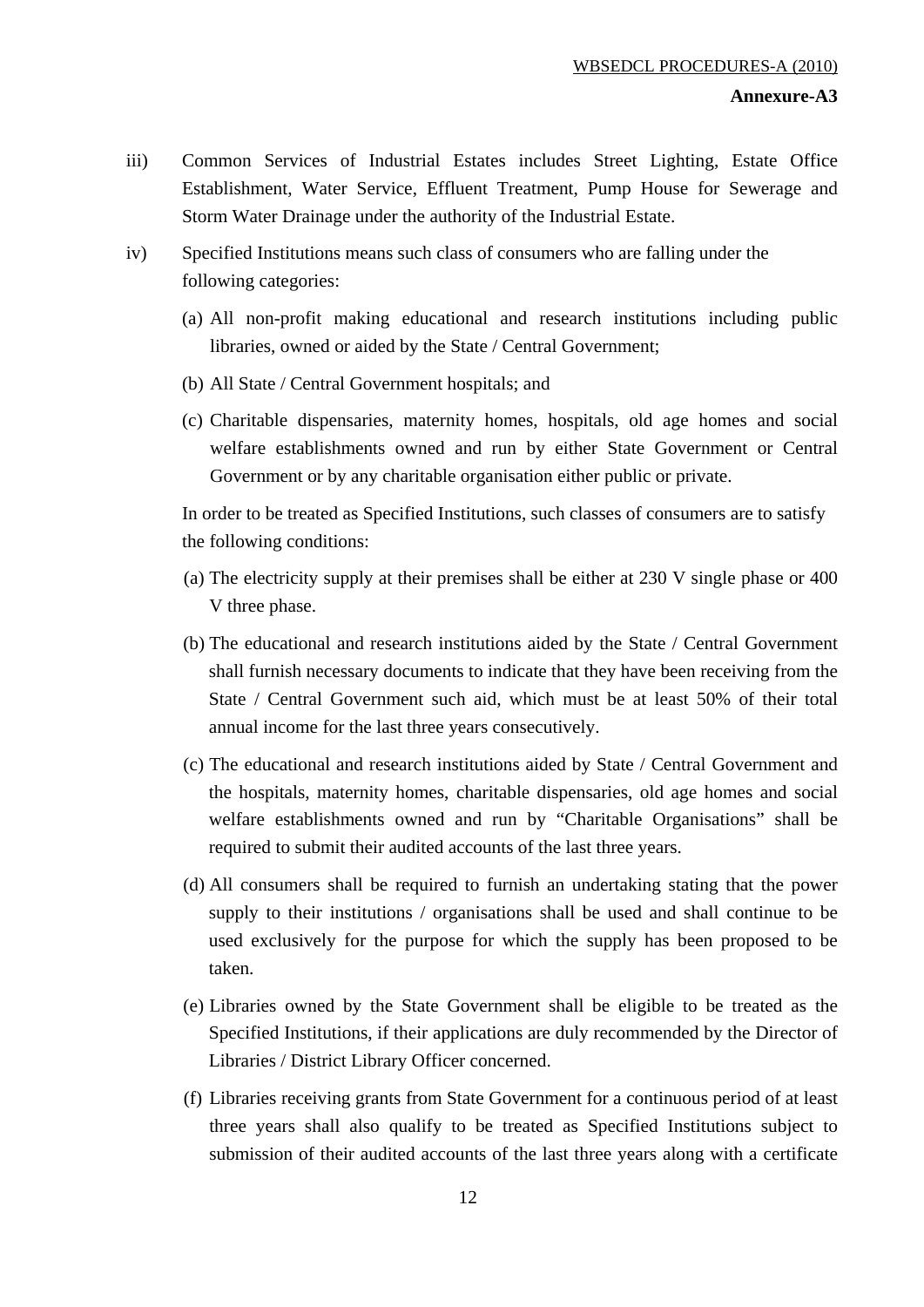from the Director of Libraries / District Library Officer concerned about their eligibility.

Provided that the quantum of grant received from the State Government must be at least 50% of their total annual income for the last three years consecutively.

 In addition, the following conditions are also required to be complied with for becoming eligible for treating to be a Specified Institution.

- (a) Certificate from concerned Corporation / Municipality / Panchayat regarding clearance of dues, if applicable, should be furnished by the consumer.
- (b) WBSEDCL shall satisfy itself about the veracity of the claim of the consumer.

 Provided that the status of Specified Institution shall not be allowed to any class of consumer(s) who is / are defaulter in regard to payment of electricity bills. Further, such status shall stand automatically withdrawn if it defaults in payment of electricity bills during the period for which such status of Specified Institution has been allowed.

The aforesaid status shall be given effect prospectively from the date on which WBSEDCL takes decision for such status and that date should not be more than three months from the date on which the applicant-institution has complied with all formalities.

- v) Short-term supply includes events, festivals and marriage ceremony. For such shortterm supply, the fixed / demand charge shall be the fixed / demand charge under non-TOD tariff applicable to that particular category of consumer to which the applicant seeking such supply belongs. Such short-term supply shall not have any load factor rebate and power factor rebate. However, other charges for such short-term supply shall be the same as are applicable to that particular category of consumer to which the applicant seeking such short-term supply belongs. For such short-term supply, consumer shall apply to the licensee at least 10 days in advance for LV and MV consumers and at least 20 days in advance for HV consumer. For EHV category, there shall be no short-term supply.
- vi) Domestic consumer having monthly consumption of 25 units in case of monthly billing or having quarterly consumption of 75 units in case of the quarterly billing and contract demand not more than 0.3 KW shall be treated as Life Line Domestic Consumer.
- vii) Temporary supply is to be governed by the West Bengal Electricity Regulatory Commission (Recovery of Expenditure for Providing New Connections) Regulation 2005.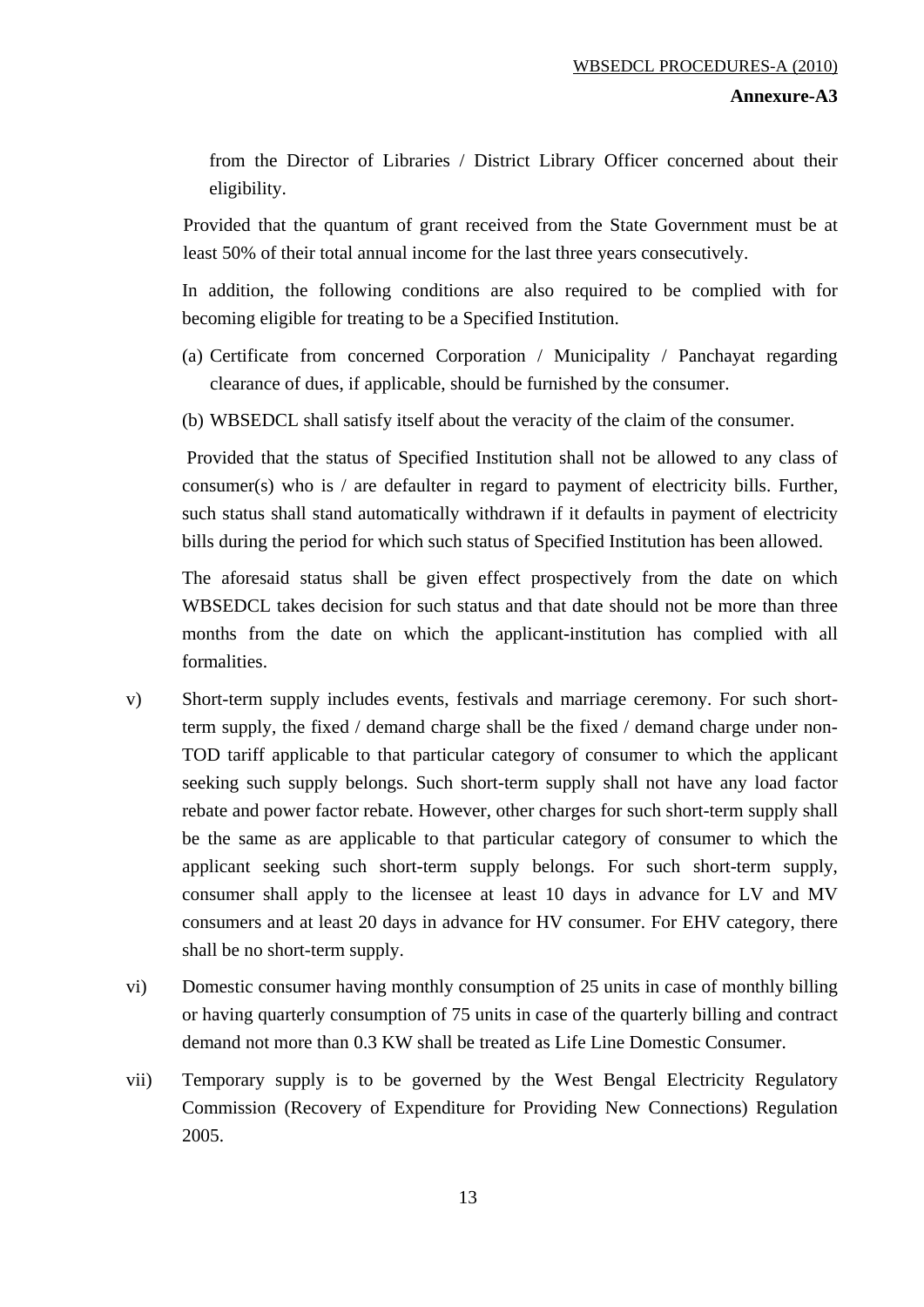## West Bengal State Electricity Distribution Company Limited \_\_\_\_\_\_\_\_\_\_\_\_\_\_\_\_\_\_\_\_\_\_\_\_\_\_\_\_\_\_\_\_\_\_\_\_\_Group Electric Supply

Application form to be used by an intending consumer/ a consumer requesting the licensee for new connection / extension of load.

\*(Please strike out inapplicable items)

(TO BE SUBMITTED IN DUPLICATE)

**To:** 

**(Name of Licensee)** 

**\_\_\_\_\_\_\_\_\_\_\_\_\_\_\_\_\_\_\_\_\_\_\_\_\_\_\_** 

**\_\_\_\_\_\_\_\_\_\_\_\_\_\_\_\_\_\_\_\_\_\_\_\_\_\_\_** 

**\_\_\_\_\_\_\_\_\_\_\_\_\_\_\_\_\_\_\_\_\_\_\_\_\_ \_\_\_\_\_\_\_\_\_\_\_\_\_\_\_\_\_\_\_\_\_\_\_\_\_\_** 

**(Address of respective supply office of WBSEDCL)** 

 $\overline{\phantom{a}}$  ,  $\overline{\phantom{a}}$  ,  $\overline{\phantom{a}}$  ,  $\overline{\phantom{a}}$  ,  $\overline{\phantom{a}}$  ,  $\overline{\phantom{a}}$  ,  $\overline{\phantom{a}}$  ,  $\overline{\phantom{a}}$  ,  $\overline{\phantom{a}}$  ,  $\overline{\phantom{a}}$  ,  $\overline{\phantom{a}}$  ,  $\overline{\phantom{a}}$  ,  $\overline{\phantom{a}}$  ,  $\overline{\phantom{a}}$  ,  $\overline{\phantom{a}}$  ,  $\overline{\phantom{a}}$  \_\_\_\_\_\_\_\_\_\_\_\_\_\_\_\_\_\_\_\_\_\_\_\_\_\_\_\_\_\_\_\_\_\_\_\_\_\_\_\_\_  $\overline{\phantom{a}}$  ,  $\overline{\phantom{a}}$  ,  $\overline{\phantom{a}}$  ,  $\overline{\phantom{a}}$  ,  $\overline{\phantom{a}}$  ,  $\overline{\phantom{a}}$  ,  $\overline{\phantom{a}}$  ,  $\overline{\phantom{a}}$  ,  $\overline{\phantom{a}}$  ,  $\overline{\phantom{a}}$  ,  $\overline{\phantom{a}}$  ,  $\overline{\phantom{a}}$  ,  $\overline{\phantom{a}}$  ,  $\overline{\phantom{a}}$  ,  $\overline{\phantom{a}}$  ,  $\overline{\phantom{a}}$  $\overline{\phantom{a}}$  ,  $\overline{\phantom{a}}$  ,  $\overline{\phantom{a}}$  ,  $\overline{\phantom{a}}$  ,  $\overline{\phantom{a}}$  ,  $\overline{\phantom{a}}$  ,  $\overline{\phantom{a}}$  ,  $\overline{\phantom{a}}$  ,  $\overline{\phantom{a}}$  ,  $\overline{\phantom{a}}$  ,  $\overline{\phantom{a}}$  ,  $\overline{\phantom{a}}$  ,  $\overline{\phantom{a}}$  ,  $\overline{\phantom{a}}$  ,  $\overline{\phantom{a}}$  ,  $\overline{\phantom{a}}$ 

Sir,

1. I / We hereby apply for supply of electricity in my / our favour at the premises having the following address:

2. This is an application for new service / extension of load under existing service and the expected connected load (in KW/HP) will be as follows for domestic / commercial / industrial / …………………..(other purpose to be mentioned) purpose.

(A) FOR NEW CONNECTION IN LV & MV :

- i) Connected Load………………………KW
- ii) Contract Demand …………………….KVA

( As obtained from **Annexure-A2**)

- (B) FOR EXTENSION OF LOAD UNDER EXISTING SERVICE:
	- (i) Consumer No.
	- (ii) Present sanctioned Load
		- (a) Connected Load …………………..KW
		- (b) Contract Demand …………………KVA
		- (c) Present Voltage \_\_\_\_\_\_\_\_\_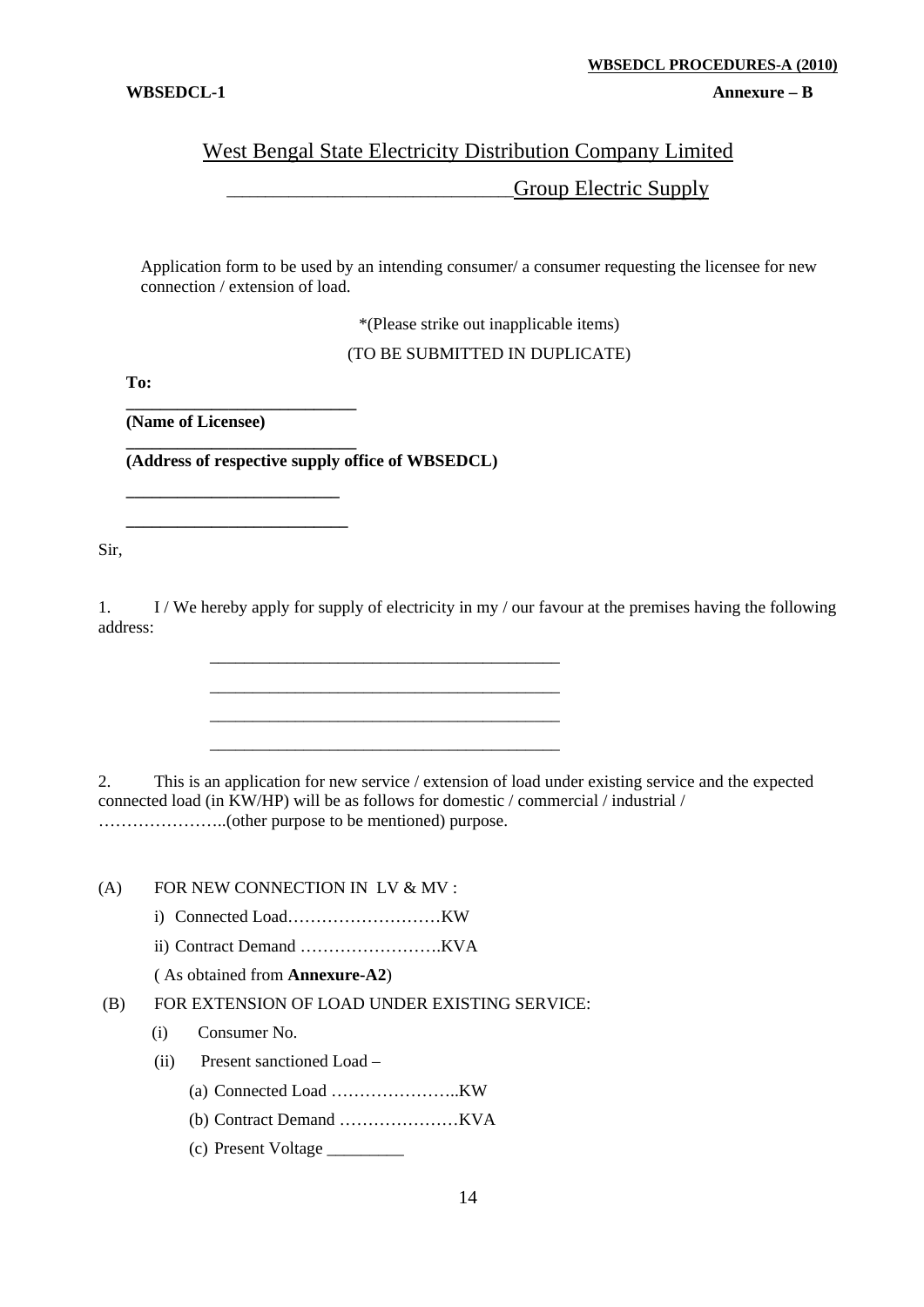#### **WBSEDCL-1** Annexure – B

- (iii) Extended Load required (including present load)
	- (a)Connected Load …………………..KW
	- (b) Contract Demand …………………KVA

(As per total value obtained from **Annexure-A1**)

(c) Proposed Voltage …………………….

3. I / We hereby declare that I / we shall abide by all provisions of the Electricity Act, 2003 and the Rules / Regulations / Orders / Statutory Notifications made under the Act, as amended from time to time.

4. I / We have already paid / I/we hereby tender an amount of Rs. (Rupees ) only as the amount recoverable from me / us under Section 46 of the Electricity Act, 2003 and the Regulations made thereunder and as per the cost estimate prepared by you and sent to me / us from your end vide your letter no. \_\_\_\_\_\_\_\_\_\_\_\_\_\_\_\_\_\_\_\_\_\_ dated \_\_\_\_\_\_\_\_\_\_\_\_\_\_\_\_.

5. I / We have also tendered / I/we hereby tender an amount of Rs. \_\_\_\_\_\_\_\_\_\_\_\_\_ (Rupees \_\_\_\_\_\_\_\_\_\_\_\_\_\_\_\_\_\_\_\_\_\_\_\_\_\_\_\_\_) only as my / our security deposit determined by you in terms of Section 47 of the Act and the Regulations made thereunder and as per estimate prepared by you and sent to me / us from your end vide your letter no.  $\theta$  dated

6. I / We undertake to replenish any shortfall in security deposit if and when required and for the value of meter(s) and other apparatus installed / to be installed at my  $\overline{\phantom{a}}$  our premises.

7. I / We also enclose a Way Leave permission as per **Annexure-B1** for erection and fixing of necessary apparatus on or within the premises.

8. I / We also enclose copies of documents showing in-principle clearance for establishment from the West Bengal Pollution Control Board concerned where applicable.

9. I / We also enclose copy / copies of

(i) ………………………. ) Any other documents of which compliances (ii) ……………………… ) are called for (iii) …………………….. )

- 10. Please provide me / us with the service as requested.
- 11. After effecting service connection as per this application the construction supply provided in the same premises shall / shall not be disconnected.

Yours faithfully,

Enclosed: As stated.

 (Signature of the applicant(s) with date) Full Name (In Block letters)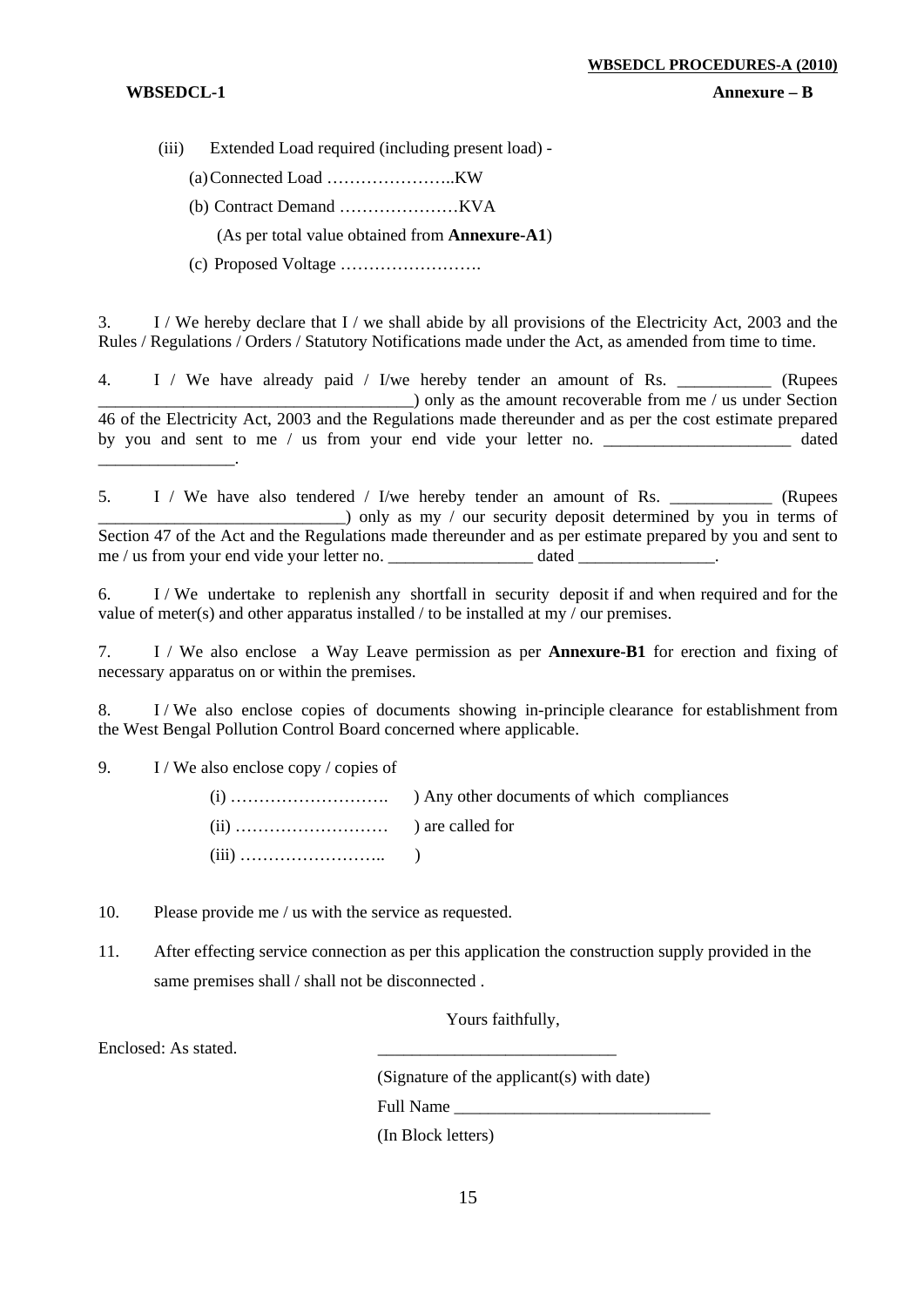#### **WBSEDCL PROCEDURES-A (2010)**

#### **WBSEDCL-1 Annexure – B**

|                     | (In Block)<br>letters)<br><u> 1989 - Johann Barn, mars ann an t-Amhainn an t-Amhainn an t-Amhainn an t-Amhainn an t-Amhainn an t-Amhainn an</u> |  |
|---------------------|-------------------------------------------------------------------------------------------------------------------------------------------------|--|
|                     |                                                                                                                                                 |  |
|                     | if any.                                                                                                                                         |  |
| Witness $(1)$       |                                                                                                                                                 |  |
| Signature with date |                                                                                                                                                 |  |
| <b>Full Name</b>    |                                                                                                                                                 |  |
| Address             |                                                                                                                                                 |  |
| Witness $(2)$       |                                                                                                                                                 |  |
| Signature with date |                                                                                                                                                 |  |
| <b>Full Name</b>    | <u> 1989 - Johann Barn, amerikan besteman besteman besteman besteman besteman besteman besteman besteman besteman</u>                           |  |
| Address             |                                                                                                                                                 |  |

For use of the licensee / supplier

(To be filled up by the licensee/supplier on receipt of the application-cum-agreement form submitted by the intending consumer and the duplicate is to be handed over to the latter)

Accepted for and on

Behalf of the licensee/supplier

\_\_\_\_\_\_\_\_\_\_\_\_\_\_\_\_\_\_\_\_\_\_\_\_

(Signature with date of the accepting official under the stamp/office seal of the licensee/supplier)

\_\_\_\_\_\_\_\_\_\_\_\_\_\_\_\_\_\_\_\_\_\_\_\_\_\_\_\_\_\_\_\_\_\_\_\_\_\_\_\_ \_\_\_\_\_\_\_\_\_\_\_\_\_\_\_\_\_\_\_\_\_\_\_\_\_\_\_\_\_\_\_\_\_\_\_\_\_\_\_\_

Address: